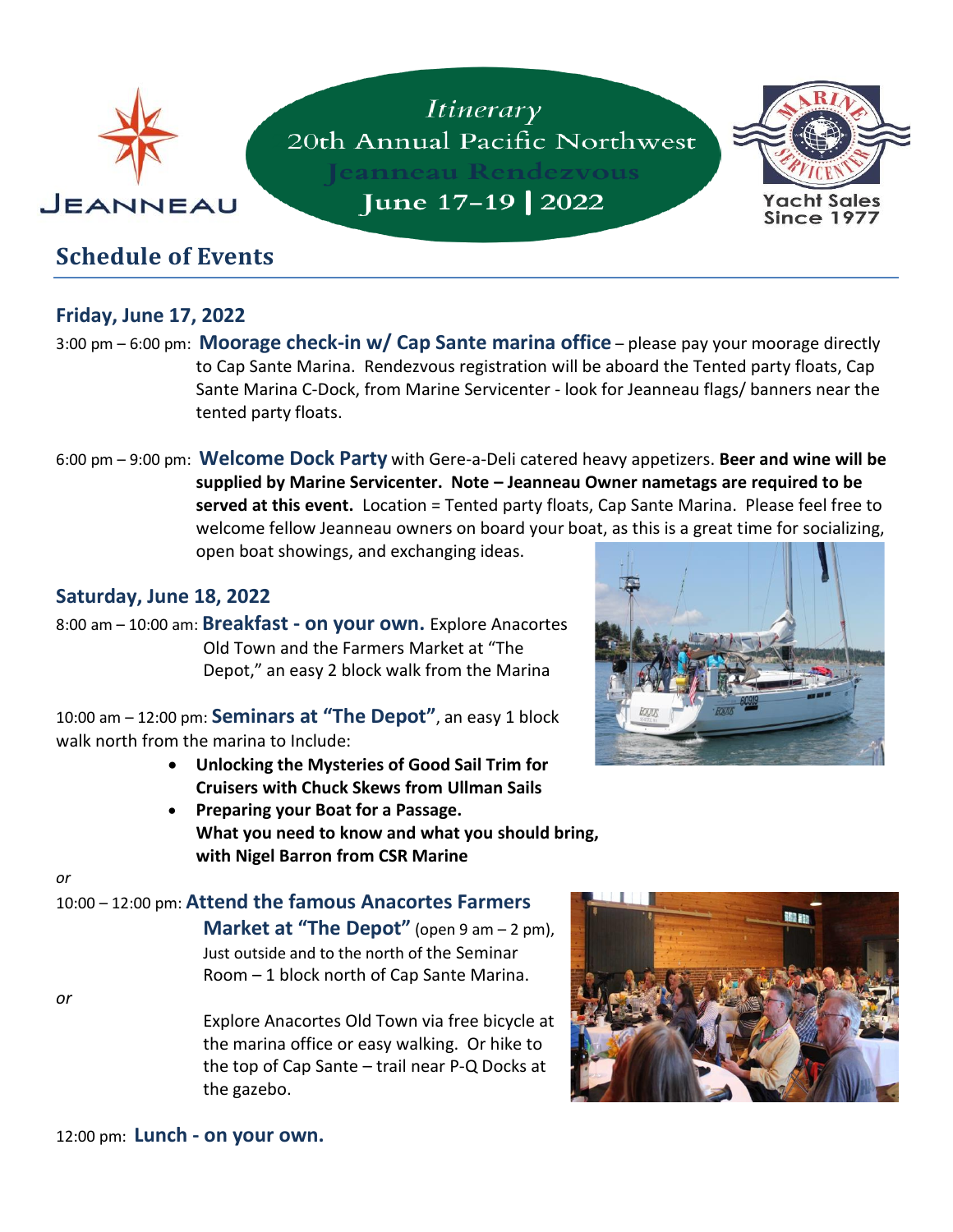### 1:00 pm – 4:00 pm: **20 th Annual Jeanneau Parade of Yachts & Summer Sailstice sail-off!**

Get out and sail on the official holiday for sailors - "Summer Sailstice". All participants

have a chance to win coveted "parade awards" given out at the big dinner. [20th Annual Pacific Northwest Jeanneau](https://summersailstice.com/event/20th-annual-pacific-northwest-jeanneau-rendezvous)  [Rendezvous | Summer Sailstice](https://summersailstice.com/event/20th-annual-pacific-northwest-jeanneau-rendezvous) *\* To be eligible for great Summer Sailstice prizes be sure to register your boat by creating an account at:*

[Create new account | Summer Sailstice](https://summersailstice.com/user/register)

4:00 pm - 6:00 pm: **Social Dock Walking & "Parade" Tall Stories** Welcome Parade Participants back to the dock, socialize on the dock and welcome fellow Jeanneau owners on board your boat. This is a great time for socializing, open boat showings, and idea exchange.



#### 6:00 pm – 7:00 pm: **Social Hour - on the outdoor garden terrace of**

**"The Depot**", an easy 1 block walk from the marina. Beer & wine provided by Marine Servicenter, Appetizers by Gere -a – Deli **Note – Jeanneau Owner nametags are required to be served at this event.** Enjoy a refreshing drink, catered apps, and socialize with fellow Jeanneau owners prior to the **BIG JEANNEAU OWNERS CATERED DINNER!** 

7:00 pm: **The infamous Jeanneau Rendezvous Dinner at "The Depot"** – an easy 1 block walk from the marina. **Note – Jeanneau Owner nametags are required to be served at this event. NOTE – The Dinner is a BYOB EVENT, water only will be on tables** - Bring your favorite bottle to your table and the bartenders provided by the catering staff will open for you. Glasses and openers provided by catering staff.

Dinner Catered by Anacortes favorite, Gere-a-Deli to include:

- Arugula salad with balsamic
- Parmesan Cheese Rolls with Butter
- Wild Alaskan Sockeye Salmon
- Slow Roasted Prime Rib with Horseradish
- Champagne Chicken with Fresh Herbs
- Vegetarian Dish UPON REQUEST *Please let us know on your Registration form or well before dinner starts*
- Roasted Summer Vegetables with Green Beans & Carrots



- Baby Red Mashers Potatoes
- Dessert Lemon Chiffon Cake & Chocolate Tuxedo Cake

\*Water & glasses provided at the event. **BYOB EVENT:** Bartender will open and pour wine and liquor. We have a banquet permit, thus there are no corkage fees for owners who BYOB!

### 8:30 pm: **20 th Annual Pacific Northwest Jeanneau Rendezvous door prize extravaganza!**

Fabulous prizes from some of the best marine vendors on the planet! Every Boat Wins! This annual prize give-away is always a hit!!!